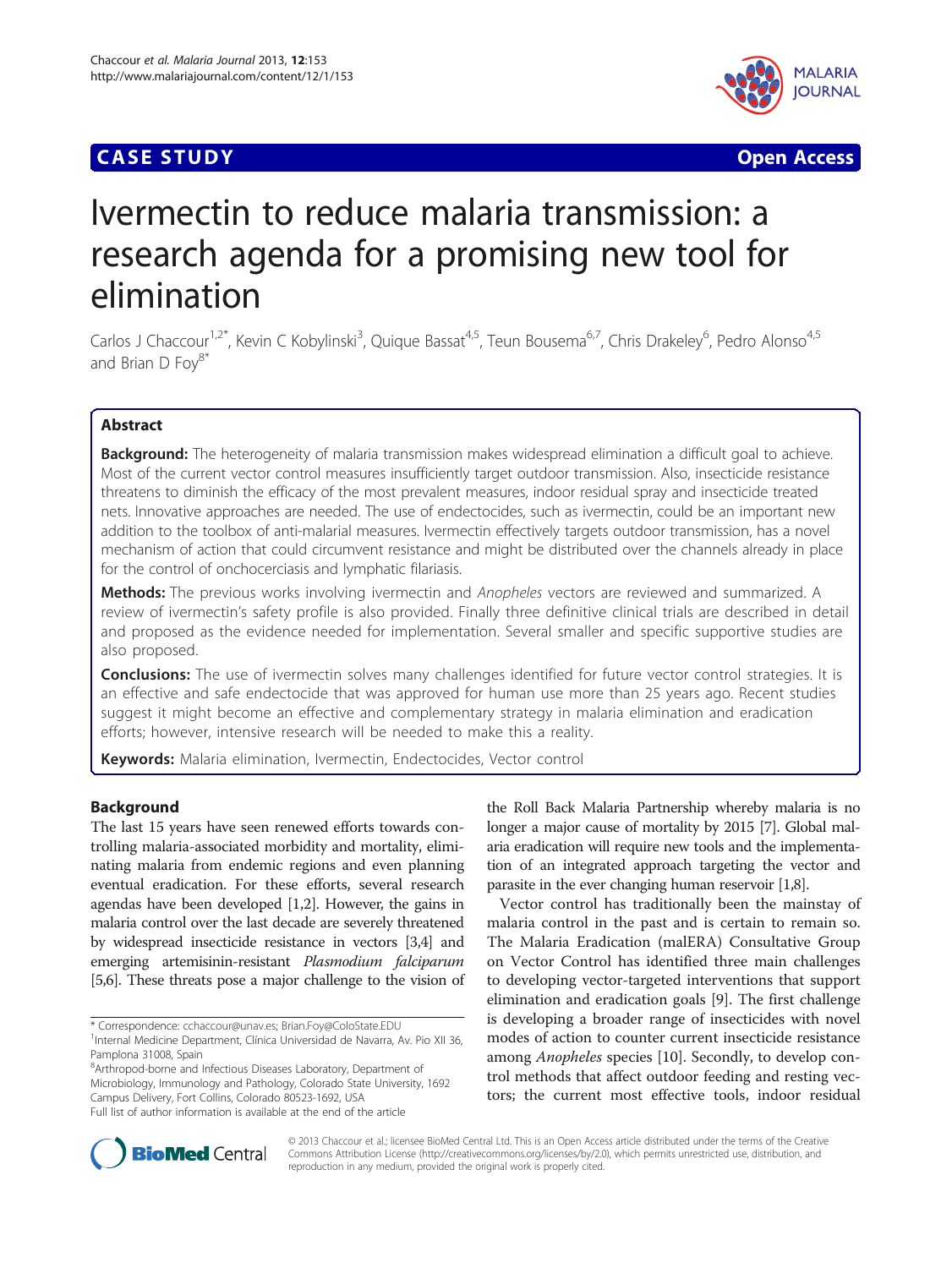spraying (IRS) and long-lasting insecticide-treated nets (LLINs), do little to prevent outdoor transmission from these vectors and can even drive exophagy and exophily among them [[11\]](#page-6-0). Lastly, new interventions are needed to reduce the extremely high vectorial capacities of malaria vectors in sub-Saharan Africa [[12](#page-6-0)].

## A potential new tool

Endectocides are drugs that have activity against endoparasites (mainly parasitic nematodes) and ectoparasites, (they can kill arthropods that blood-feed on a treated subject). Ivermectin is the only known endectocide currently approved for human use. It is a semi-synthetic derivate from the fermentation products of Streptomyces avermectinius [[13](#page-6-0)]. Ivermectin primarily agonizes glutamate-gated chloride channels in invertebrates, causing flaccid paralysis and death [\[13\]](#page-6-0). Glutamate-gated chloride channels do not exist in humans and other weakly sensitive channels are found in the human central nervous system, where the blood– brain barrier limits drug access [\[14\]](#page-6-0). These characteristics explain ivermectin's excellent safety profile (see below). Ivermectin is one of the few drugs used in human mass drug administration (MDA) campaigns, and more than one billion treatments have been delivered over the last 25 years for controlling onchocerciasis and lymphatic filariasis [\[15\]](#page-6-0).

Anopheles mosquitoes are particularly sensitive to very low concentrations of ivermectin relative to other vectors examined [[16-18](#page-6-0)], thus offering promise for malaria control. The methods used to examine ivermectin's effects on Anopheles have been diverse (Table [1](#page-2-0)), including in vitro membrane feeding, direct blood feeding on treated animals or humans [\[19,20](#page-6-0)], and wild mosquito collections after they have fed on humans receiving ivermectin MDA [[21-23](#page-6-0)]. These studies clearly show that ivermectin is toxic to all Anopheles species examined, and at concentrations found in human blood after treatment.

Ivermectin addresses the three main challenges identified by the malERA vector control group [\[9](#page-6-0)]: (1) its mode of action is different from the four currently used insecticides for malaria vector control, thus it likely could circumvent the issue of emerging insecticide resistance; (2) as a systemic drug, it is ingested by *all* biting mosquitoes and so it will equally target indoor *and* outdoor-biting mosquitoes, as well as those with crepuscular activity; and, (3) the activity of the drug targets four out of the five variables of vectorial capacity [[33,34](#page-7-0)], especially the most influential variable, the daily probability of mosquito survival. Ivermectin also fits many of the ideals identified in the malERA initiative, including integration with the current vector control tools, any behavioural adaptation away from biting treated humans would only be beneficial, and it is expected to affect vector population structure [\[35](#page-7-0)].

#### Ivermectin's safety

#### The onchocerciasis control programme

The French authorities approved ivermectin for human use in 1987. Soon after, Merck & Co Inc. decided to donate ivermectin for onchocerciasis control and the Mectizan<sup>®</sup> Donation Program was created [\[13\]](#page-6-0). Since then, more than a 1.5 billion treatments have been distributed in Africa and Latin America for onchocerciasis control and another 665 million for treatment of lymphatic filariasis [[15](#page-6-0)]. In this context, adverse events (AE) to ivermectin have been usually mild, transient, associated with intensity of microfilarial infection and primarily characterized as mild Mazzoti-type reactions to dying microfilaria [\[36](#page-7-0)]. No significant association has been found between ivermectin plasma levels and AE [\[37\]](#page-7-0).

#### Loa loa

The limited number of severe neurological AE seen with ivermectin use, include encephalopathy and coma after ivermectin administration to patients who were infected with *Loa loa*. These reactions are closely related to the microfilarial load and are due to parasite lysis rather than drug toxicity [[38](#page-7-0)]. Rapid assessment of loasis is now recommended before ivermectin MDA in Loa-endemic areas [[39](#page-7-0)].

#### Higher or multiple doses

Several authors have evaluated the safety and tolerability of ivermectin at doses different than those indicated. Duke et al. [\[40](#page-7-0)] gave adult volunteers six fortnightly doses of 100 μg/kg without observing severe AE. Awadzi et al. [[41\]](#page-7-0) found no difference with controls in tolerance and early AE using doses of up to 800 μg/kg. Guzzo et al. [\[42](#page-7-0)] found no significant CNS toxicity or AE in healthy volunteers taking either a single high dose of up to 2,000 μg/kg or repeated doses (three in a week) of up to 1,091 μg/kg. Kamgno et al. [[43](#page-7-0)] randomized Onchocercainfected volunteers to different treatment schemes and one group received 800 μg/kg every three months for three years (accumulated dose of 8,950 μg/kg), but reported that all groups had comparable rates of AE. The high dose group reported transitory mild and subjective visual side effects more often (blurring of vision, changes in colour vision, etc.), but ophthalmological examinations revealed no structural explanation.

## Children, pregnancy and lactation

Ivermectin is now licensed for the treatment of children weighing more than 15 kg [\[44](#page-7-0)].

Pacque et al. [\[45](#page-7-0)] carried out a prospective study in Liberia, where 14,000 people received the drug at 150 μg/kg. Out of some 4,000 women treated, 200 were inadvertently treated during pregnancy. No significant differences in birth defect rates, development status or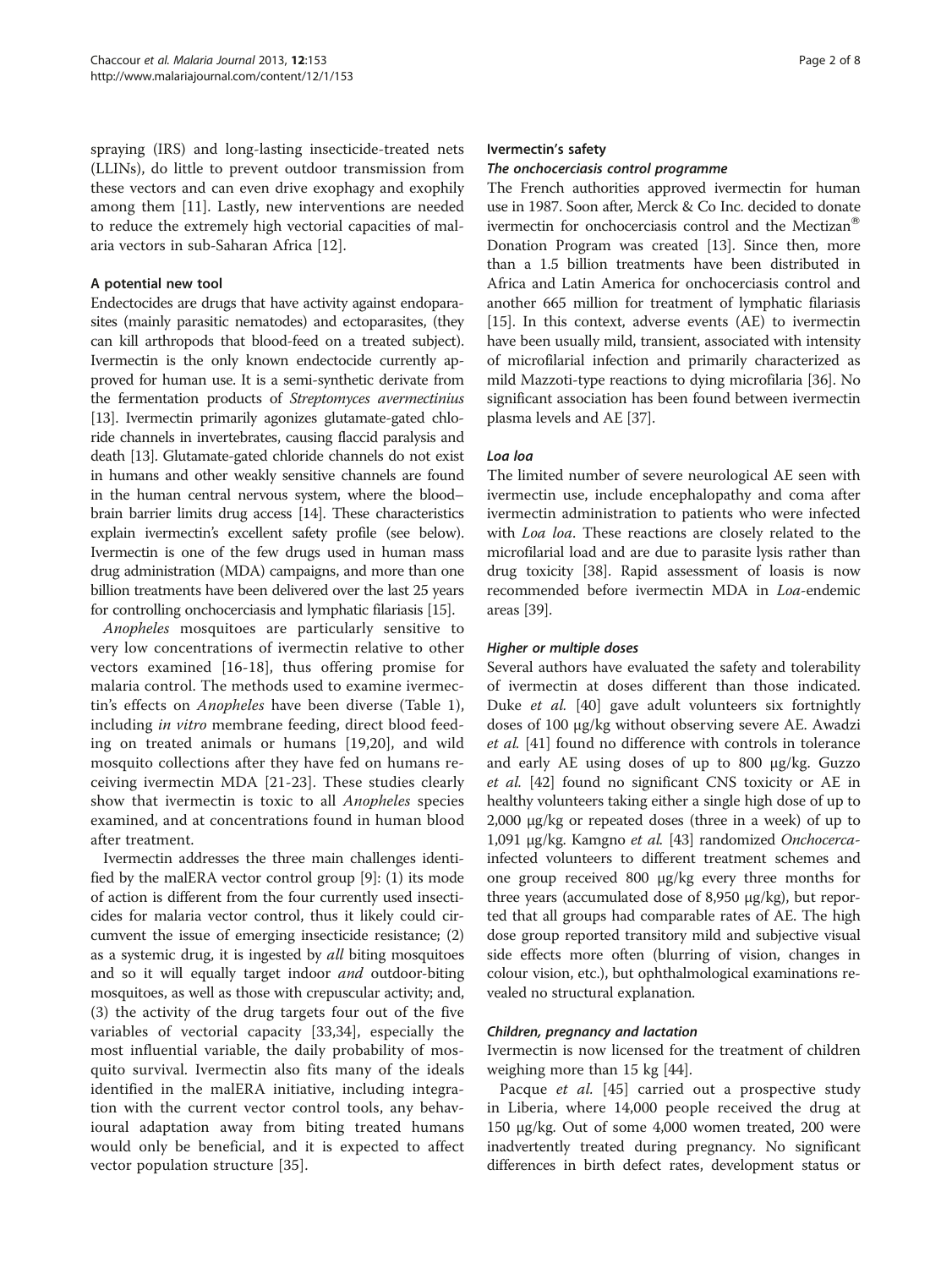| Reference                  | <b>Methods</b>                                                                                                                                                       | <b>Species</b>                  | <b>Results</b>                                                                                                                                                                                                                       |
|----------------------------|----------------------------------------------------------------------------------------------------------------------------------------------------------------------|---------------------------------|--------------------------------------------------------------------------------------------------------------------------------------------------------------------------------------------------------------------------------------|
| Pampiglione 1985<br>$[24]$ | Feeding on impregnated cotton<br>and on treated mice.                                                                                                                | An. stephensi                   | Increased mortality in all groups feeding on impregnated<br>cotton, 100% mortality in those feeding at 28,000 µg/L.                                                                                                                  |
|                            | <b>Dose:</b> $140-28,000 \mu q/kg$<br>(once, subcutaneous)                                                                                                           |                                 | 100% mortality 24-hr post feeding on mice treated at dose<br>$\geq$ 2,800 µg/kg. Increased mortality in all other dose-groups.                                                                                                       |
| lakubovich 1989<br>$[25]$  | Membrane and feeding on treated rabbits.                                                                                                                             | An. stephensi                   | Death rates among An. stephensi fed on rabbits 4, 5 and<br>6 days after administration of the drug were 93, 70 and<br>79%, respectively.                                                                                             |
|                            | <b>Dose:</b> 340 µg/kg (once, subcutaneous)                                                                                                                          |                                 |                                                                                                                                                                                                                                      |
|                            |                                                                                                                                                                      | An. atroparvus<br>An. sacharovi | No difference with control seen in An. sacharovi and<br>An. atroparvus.                                                                                                                                                              |
| Jones 1992 [26]            | Membrane and feeding on treated dogs                                                                                                                                 | An. quadrimaculatus             | Mortality $\geq$ 90% in all but one treatment groups 24-hr post<br>blood feeding and ≥90% in all groups 48-hr post blood feeding                                                                                                     |
|                            | <b>Dose:</b> $10-2,500 \mu q/kg$ (once, orally)                                                                                                                      |                                 |                                                                                                                                                                                                                                      |
| Gardner 1993 [27]          | Feeding on treated dogs                                                                                                                                              | An. quadrimaculatus             | Significant increase in mortality. $LD_{50} = 9.9 \mu g/kg$ [6.0, 13.8]                                                                                                                                                              |
|                            | <b>Dose:</b> $6-24 \mu q/kg$ (once, orally)                                                                                                                          |                                 | Significant decrease in oviposition and egg-hatching from<br>survivors                                                                                                                                                               |
| Bockarie 1999 [21]         | Field collections of engorged females<br>before and after MDA for lymphatic filariasis<br><b>Dose:</b> 400 $\mu$ g/kg ivermectin $+/-$ 6 mg/kg DEC<br>(once, orally) | An. punctulatus                 | Significant decrease in 9-day cumulative survival rate of<br>Anopheles spp. collected 1-3 days post-treatment (0%)<br>vs those collected pre-treatment (67%)                                                                         |
|                            |                                                                                                                                                                      | An. koliensis                   | The 48-hr survival rate of An. puctulatus collected from two<br>houses in the a treated village the morning following MDA<br>was 31% vs 94% from two houses of an untreated village                                                  |
|                            |                                                                                                                                                                      |                                 | Pre- and post-treatment all-night landing catches showed<br>no significant reduction in human biting rates.                                                                                                                          |
| Foley 2000 [20]            | Feeding on one treated human volunteer                                                                                                                               | An. farauti                     | 12-day cumulative mortality rate of mosquitoes was 100%,<br>95%, 93%, and 40% for those fed 0, 7, 10 and 14 days<br>post-treatment vs 10% for those fed pre-treatment                                                                |
|                            | <b>Dose:</b> 250 $\mu$ g/kg (once, orally)                                                                                                                           |                                 |                                                                                                                                                                                                                                      |
| Fritz 2009 [28]            | Membrane and feeding on treated cattle<br>Dose: 600 µg/kg (once, subcutaneously)                                                                                     | An. gambiae                     | Membrane feeding: LC <sub>50</sub> for An. gambiae s.l. was $19.8 \pm 2.8$<br>ppb; no oviposition from mosquitoes fed on >10 ppb                                                                                                     |
|                            |                                                                                                                                                                      | An. arabiensis                  | Cattle feeding: Total cumulative survival of An. gambiae s.s.<br>significantly different from controls when fed up to 20 days<br>post-treatment; no or significantly reduced oviposition<br>when fed up to 17 days post-treatment    |
| Chaccour 2010<br>[19]      | Feeding on randomized, treated volunteers<br>and controls<br>Dose: 200 µg/kg (once, orally)                                                                          |                                 | Mean 12-day survival time of 2.38 days [1.52, 3.24] for<br>mosquitoes fed on treated subjects at 1 day post-treatment vs<br>5.52 days [4.65, 6.4] for mosquitoes fed on untreated control<br>subjects                                |
|                            |                                                                                                                                                                      | An. gambiae                     | No effect on mosquitoes fed on treated subjects at 14 days<br>post-treatment                                                                                                                                                         |
| Kobylinski 2010            | membrane feedings                                                                                                                                                    | An. gambiae                     | $LC_{50}$ = 22.4 ng/ml [18.0, 26.9]. At sub-lethal concentrations,<br>significantly reduced mosquito re-blood feeding rates and<br>a second ivermectin blood meal, even at a decreased<br>concentration, further increased mortality |
| $[16]$                     | Dose: NA                                                                                                                                                             |                                 |                                                                                                                                                                                                                                      |
| Sylla 2010 [23]            | Field collections of engorged females before<br>and after MDA for onchocerciasis                                                                                     | An. gambiae                     | 5-day cumulative survival of An. gambiae s.s. was significantly<br>reduced from 3 treated villages vs pair-matched control villages                                                                                                  |
|                            | Dose: 150 µg/kg (once, orally)                                                                                                                                       | An. arabiensis                  | An. gambiae s.s. captured in treated villages 1-6 days post-<br>treatment had significantly reduced survival v those caught<br>pre-MDA and those caught >7 days post-treatment                                                       |
| Kobylinski 2011<br>$[22]$  | Field collections of engorged females<br>before and after MDA for onchocerciasis<br><b>Dose:</b> 150 µg/kg (once, orally)                                            | An. gambiae                     | For 12 days after the MDA, mean P. falciparum sporozoite rate<br>was significantly reduced by 79% in 3 replicate treated villages<br>while it increased by 246% in pair-matched control villages                                     |
| Butters 2012 [29]          | Membrane feeding<br>Dose: NA                                                                                                                                         | An. gambiae                     | Sub-lethal concentrations (LC $_{25}$ & LC $_{5}$ ) caused significant<br>knockdown and reduced recovery rates                                                                                                                       |
| Fritz 2012 [30]            | Membrane feeding<br>Dose: NA                                                                                                                                         | An. arabiensis                  | $LC_{50} = 7.9$ ppb [6.2, 9.9]; oviposition among survivors<br>was significantly reduced at $\geq$ 7 ppb                                                                                                                             |

## <span id="page-2-0"></span>Table 1 Studies evaluating Anopheles mosquito mortality and Plasmodium transmission after imbibing blood containing ivermectin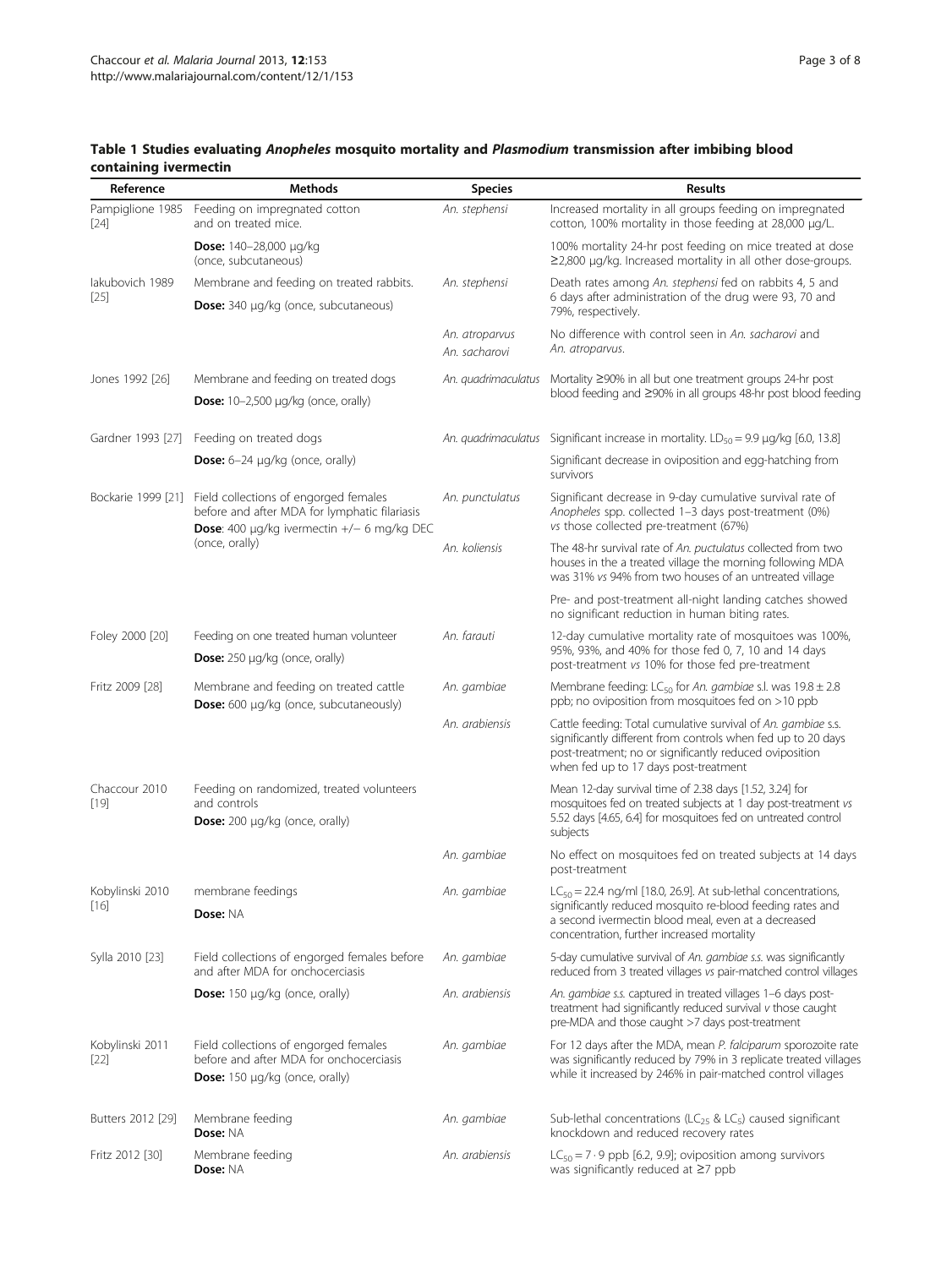| Bastiaens 2012<br>$[31]$  | Feeding on treated Swiss mice, Wistar<br>rats and Cynomolgus monkeys | An. stephensi | 3-day cumulative mortality of mosquitoes fed on treated<br>mice, rats and monkeys significantly differed from controls<br>when fed up to 2, 4 and 3 days post-treatment, respectively |
|---------------------------|----------------------------------------------------------------------|---------------|---------------------------------------------------------------------------------------------------------------------------------------------------------------------------------------|
|                           | <b>Dose:</b> $200 - 400 \mu q/kg$<br>(different intervals, orally)   |               |                                                                                                                                                                                       |
| Kobylinski 2012<br>$[32]$ | Membrane feeding<br>Dose: NA                                         | An. gambiae   | Sub-lethal concentrations significantly inhibited P. falciparum<br>sporogony when fed prior to, concurrent with, and 6 and<br>9 days after infection with gametocytes                 |
|                           |                                                                      |               |                                                                                                                                                                                       |

Table 1 Studies evaluating Anopheles mosquito mortality and Plasmodium transmission after imbibing blood containing ivermectin (Continued)

disease patterns could be found when comparing with untreated mothers in the same population. These findings have been confirmed in hundreds of women in North Cameroon [\[46\]](#page-7-0), Mali [\[47\]](#page-7-0), Ghana [\[48](#page-7-0)] and Uganda [[49](#page-7-0)]. Thus, pregnant women in onchocerciasis-endemic areas at high risk of loss of sight are no longer excluded from ivermectin treatment [[50](#page-7-0)].

Ivermectin levels in human breast milk are low. After a single oral dose of 150 μg/kg in healthy women, Ogbuokiri *et al.* [[51](#page-7-0)] found peak levels of  $14.13 +/- 0.43$ ng/ml after 6.5 hours. Therefore, a breast-fed new born would get a dose of only 2.75 μg/kg. It is no longer recommended to exclude nursing women during MDA of Mectizan in onchocerciasis-endemic areas [[50\]](#page-7-0).

#### Applying ivermectin for malaria control

As suggested in the publications in Table [1,](#page-2-0) and by previous modelling exercises [\[20,23](#page-6-0)[,35\]](#page-7-0) there are several theoretical ways that ivermectin might be applied to help control malaria:

- 1) In ongoing onchocerciasis and lymphatic filariasis control campaigns, a single dose of ivermectin is administered to entire villages on a single day during MDA, with coverage rates generally between 60-80%. This has positive collateral effects against soiltransmitted helminthes, [\[52](#page-7-0)] and ectoparasites. After MDA, most villagers' blood is toxic to biting Anopheles and this effect may last for approximately six days [[23\]](#page-6-0). These toxic blood meals can kill most of the infectious adult mosquitoes, and while the numbers of adult *Anopheles* feeding on people can rebound quickly depending on the larval reservoir, the new population is young and most have not lived long enough to bite a gametocytaemic person and become infectious (the minimum time required for *P. falciparum* to develop in the vector is nine days). Thus, sporozoite transmission can be suppressed for weeks after MDA [[22\]](#page-6-0). In this way, ivermectin MDA might be ideal to stem malaria epidemics, to interrupt brief transmission seasons or offer sustained transmission reduction if given repeatedly over longer transmission periods.
- 2) Recent publications have highlighted the likely benefit of combining ivermectin with drugs such as artemisinin combination therapy (ACT). ACT is highly effective in most malaria-endemic settings but does not prevent malaria-transmission in the first weeks after treatment [[53,54](#page-7-0)]. ACT in combination with ivermectin may be an effective option for antimalarial MDA where residual transmission potential is a major concern [[55,56\]](#page-7-0) and where mass screening and treatment (MSAT) or drug combinations fulfilling the single encounter radical cure and prophylaxis (SERCaP) profile [\[57](#page-7-0)] are alternative possibilities. Ivermectin would be an additive, blocking onward transmission of parasites from treated individuals by killing most Anopheles biting the person and inhibiting Plasmodium development in any surviving vectors. This would be especially important to stem the spread of resistant P. falciparum and a safe alternative for or in addition to gametocytocidal drugs [[58](#page-7-0)].
- 3) Treatment of peridomestic animals in areas where Anopheles mosquitoes exhibit both zoophagic and anthropophagic behaviour [\[30\]](#page-6-0), not only with ivermectin but with other classes of systemic endectocides approved for veterinary use, is expected to control the vector population size by increasing mortality, reducing fertility and flying capacity and may have further effects on transmission by inhibiting sporogony in the surviving vectors.

## Definitive studies

Before ivermectin can be recommended for malaria control, large-scale community trials must be conducted to provide definitive evidence of its role in malaria control. Below are what is envisioned as the three primary trials required:

1) Single or repeated human ivermectin MDA for malaria control

Design: placebo-controlled, cluster-randomized, doubleblind trial.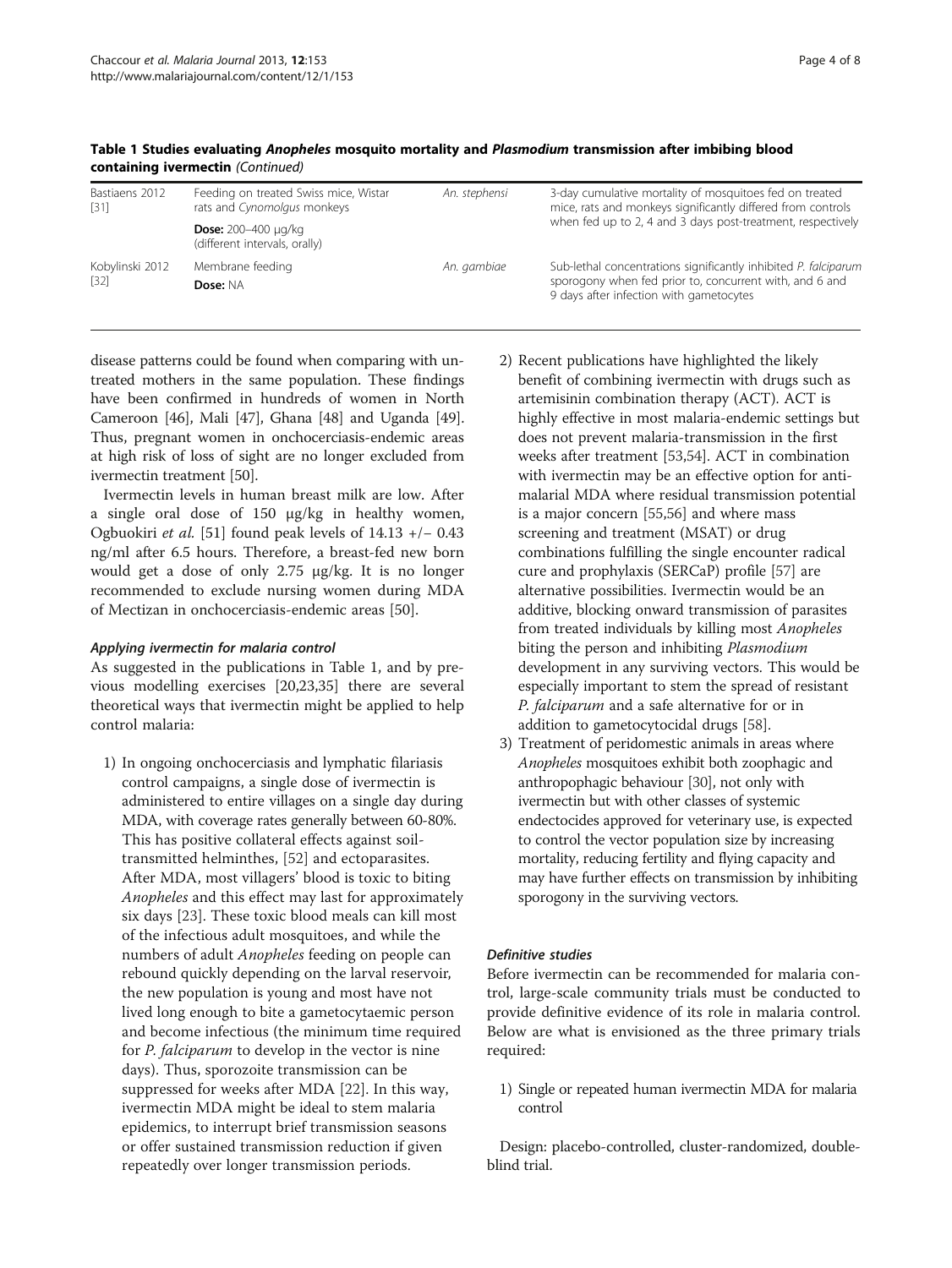Methods: single vs repeated ivermectin administration to clusters (villages) over a non-continuous malaria transmission season (e g, the rainy season) at the doses and frequency determined by previous studies.

Entomological measures:

- Mosquito survival
- Mosquito population structure
- Mosquito immigration into clusters
- Entomological inoculation rate
- Vectorial capacity

Parasite measures:

- Sporozoite rates (mosquitoes)
- Plasmodium prevalence through periodic crosssectionals
- Molecular force of infection
- NTD and ectoparasite prevalence and intensity

Clinical measures:

- Malaria clinical disease incidence as detected by passive case detection
- Serological markers of mosquito bite exposure [\[59,60](#page-7-0)]
- Anaemia prevalence
- Adverse events incidence
- 2) Comparison treatment of ivermectin  $\nu s$  ivermectin + ACT

Design: individual-randomized, double-blind trial. Methods: confirmed cases or asymptomatically infected individuals are enrolled in ACT and ivermectin + ACT arms. Doses and frequency determined by previous studies

Entomological measures:

– Colony mosquito survival and recovery after feeding directly or indirectly on blood of treated subjects

Parasite measures:

- Sporogony assessment in fed mosquitoes
- Plasmodium clearance and rate
- Gametocyte carriage and infectiousness

## Clinical measures:

– Safety and toxicology (blood chemistry, haemoglobin, AEs)

- Malaria recovery rate and time to genetically determined new infections after treatments
- PK/PD parameters of ivermectin and ACT
- 3) Livestock ivermectin/endectocide MDA for malaria control in human population

Design: placebo-controlled, cluster-randomized, doubleblind trial.

Methods: repeated ivermectin/endectocide administration to the whole peridomestic livestock population living around clusters. Doses and frequency determined by previous studies

Entomological measures:

- Mosquito survival
- Mosquito population structure/size reduction
- Mosquito immigration into clusters
- Entomological inoculation rate
- Vectorial capacity

Parasite measures:

- Sporozoite rates (mosquitoes)
- Plasmodium prevalence/counts
- Molecular force of infection
- NTD and ectoparasite prevalence/intensity in both animals and humans

Clinical measures:

- Malaria clinical disease incidence as detected by passive case detection
- Anaemia prevalence

## Supportive studies

Numerous studies are needed to fill knowledge gaps about ivermectin's effects on Anopheles, Plasmodium and transmission. Some of these studies may be necessary to complete before embarking in more specific clinical trials, such as those proposed above.

## Human plasma levels and mosquito mortality

Current estimates of  $LC_{50}$  of ivermectin for mosquitoes are based on membrane feeding essays [\[16,28](#page-6-0),[32](#page-7-0)]. Simultaneous mosquito feeding and measurement of ivermectin concentration in plasma (capillary and venous blood from both men and women) can provide data for a correlation and calculation of in vivo  $LC_{50}$  and time post-treatment that the anti-mosquito/anti-sporogonic effect lasts. This crucial information, combined with current knowledge of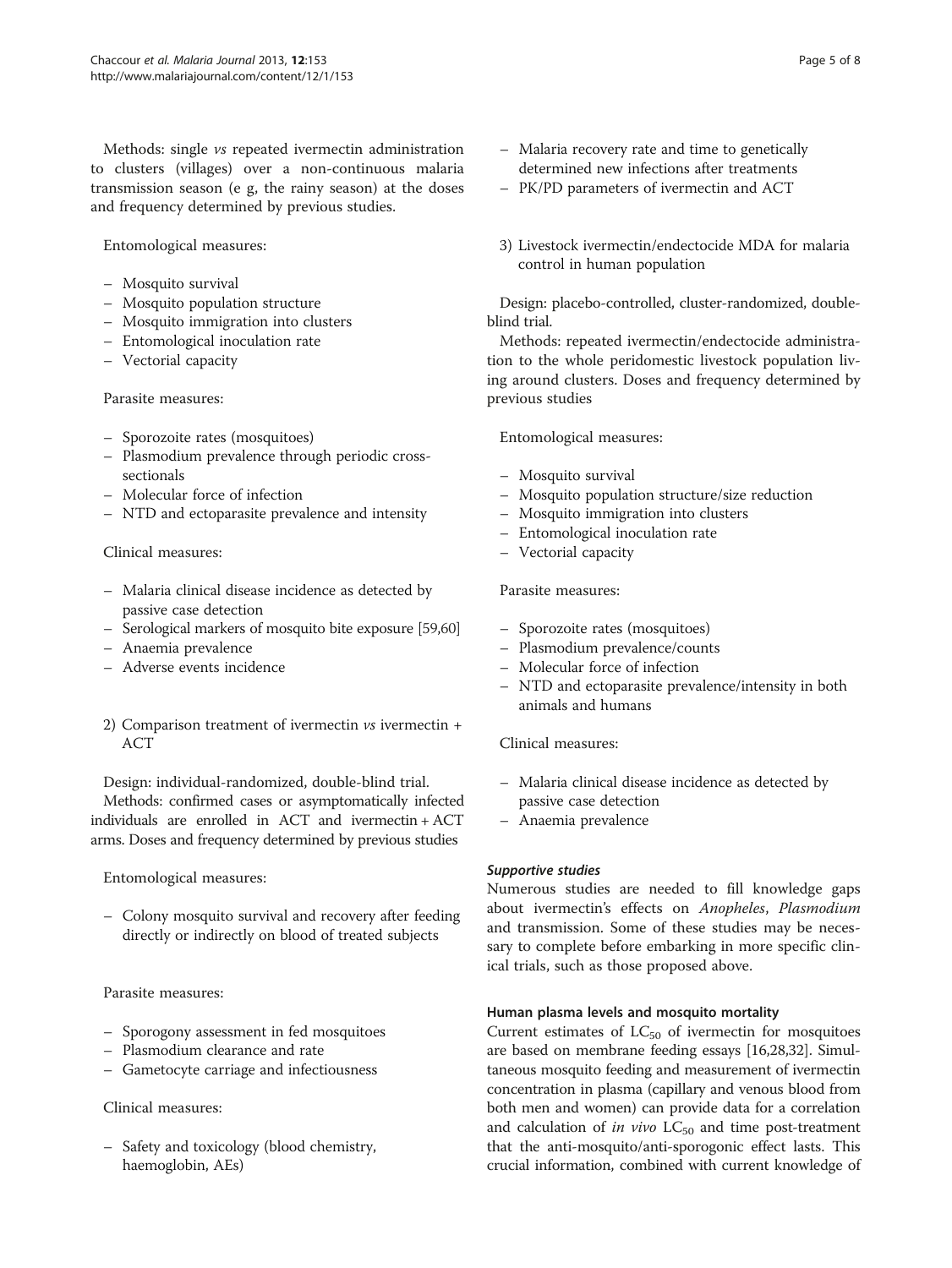ivermectin's pharmacokinetics, could be extrapolated into an ideal dosage and spacing of the drug for malaria control. Implied is the standardization of current assays to quantify ivermectin in blood from humans and animals and also the development of sensitive assays to detect and measure the drug in the midgut of fed mosquitoes.

## Confirmation of lethal effects across a range of vector bionomics

The lethal effects of ivermectin on all Anopheles species tested so far is expected to extrapolate to exophagic and exophilic vectors, such as Anopheles minimus and Anopheles dirus in South-East Asia, Anopheles darlingi in South America, and newly identified vectors [\[61\]](#page-7-0). However, this must be confirmed by well-controlled studies, particularly those assessing effects on wild populations.

## The effects of current ivermectin MDA programmes on malaria transmission

Only a few field trials examining the effects of ivermectin on wild mosquito populations have occurred. They have taken advantage of ongoing once-per-year anti-helminth MDA programmes to assess collateral activity against mosquito survival or changes in the sporozoite rates [\[22](#page-6-0)]. Reductions in mosquito survival [[21,23\]](#page-6-0) and parasite transmission from single MDA are expected to be temporary, and the degree and duration of these reductions must be thoroughly defined to eventually move to repeat MDA trials (Definitive studies). Furthermore, effects must be compared in diverse habitats containing different vectors and malaria ecologies. In addition to direct anti-mosquito effects, measures need to be made on expected changes in Anopheles population structures (as determined by agegrading), and third-order effects on entomological inoculation rate (EIR), vectorial capacity, the molecular force of infection, and the malaria reproductive rate  $(R_0)$ .

## Modelling

Very few transmission models have included ivermectin [[20,23,](#page-6-0)[35\]](#page-7-0). Current data suggests that the effect of a single ivermectin dose administered to some 80% of a village's population could have a profound effect on the age structure of the local *Anopheles* population, reducing transmission for up to three weeks afterwards. Further models fitted from empirical data will be essential to help predict ideal ivermectin MDA dosing and frequency, and the effects MDA might have on local mosquito population dynamics, *Plasmodium* transmission, and human prevalence. Models will be important to predict changes of the above outcomes based on variables such as weather, mosquito immigration, MDA compliance and other concurrent vector control measures.

#### Anti-sporogony effects

A recent study [[32\]](#page-7-0) has demonstrated that sublethal ivermectin concentrations affect P. falciparum transmission by inhibiting sporogony. These data suggest that ivermectin MDA may reduce transmission for a longer period than predicted based on anti-mosquito effects alone, and also enhance ivermectin's attractiveness to be used in combination with anti-malarials to prevent residual transmission and inhibit the spread of antimalarial resistance. This study needs confirmation using wild parasite isolates and with other Anopheles and Plasmodium species.

## Safety and formulation assessments

A single ivermectin MDA with coverage around 80% disrupts malaria transmission in a community by changing the structure of the local mosquito population [[22,23\]](#page-6-0). The effect is longer than expected given the current drug formulation´s short half-life. Modelling [[23,](#page-6-0)[35\]](#page-7-0) suggests that intermittent repeated administration would sustain control while minimizing mosquito and helminth resistance development. However, an alternative, single-encounter, long-lasting formulation could be less costly and more logistically feasible in MDA or MSAT approaches, and likely superior in individualized treatments meant to contain the spread of artemisininresistant Plasmodium. While the current ivermectin formulation should be tested over the short term, longer-term research should focus on finding a formulation capable of safely maintaining zero-order release for a period long enough to have a lasting impact on the malaria reproductive number  $(R_0)$ . Concurrent toxicity studies must be done and possible interactions with anti-malarials and other commonly used drugs assessed.

#### Emerging resistance

Ivermectin is of capital importance for the control of onchocerciasis, lymphatic filariasis and for the treatment of some soil-transmitted helminths. Increasing the exposure of parasites to the drug is likely to lead to resistance in other parasites and jeopardize the success of control programmes. Indeed, ivermectin resistance has been documented in Sarcoptes scabiei in Australia and possibly in *Onchocerca volvulus* in Ghana [\[62](#page-7-0)]. Ongoing surveillance must be established in communities where ivermectin is introduced as a malaria control measure and plausible methods to delay or reverse resistance explored. Combination therapy with a second anthelmintic, such as a benzmidazole, might be effective. Likewise, proper dosing and MDA spacing might delay ivermectin resistance development in soil-transmitted helminths.

Ivermectin has a mechanism of action unrelated to that of commonly used insecticides in malaria-endemic regions. However, there must be early research on the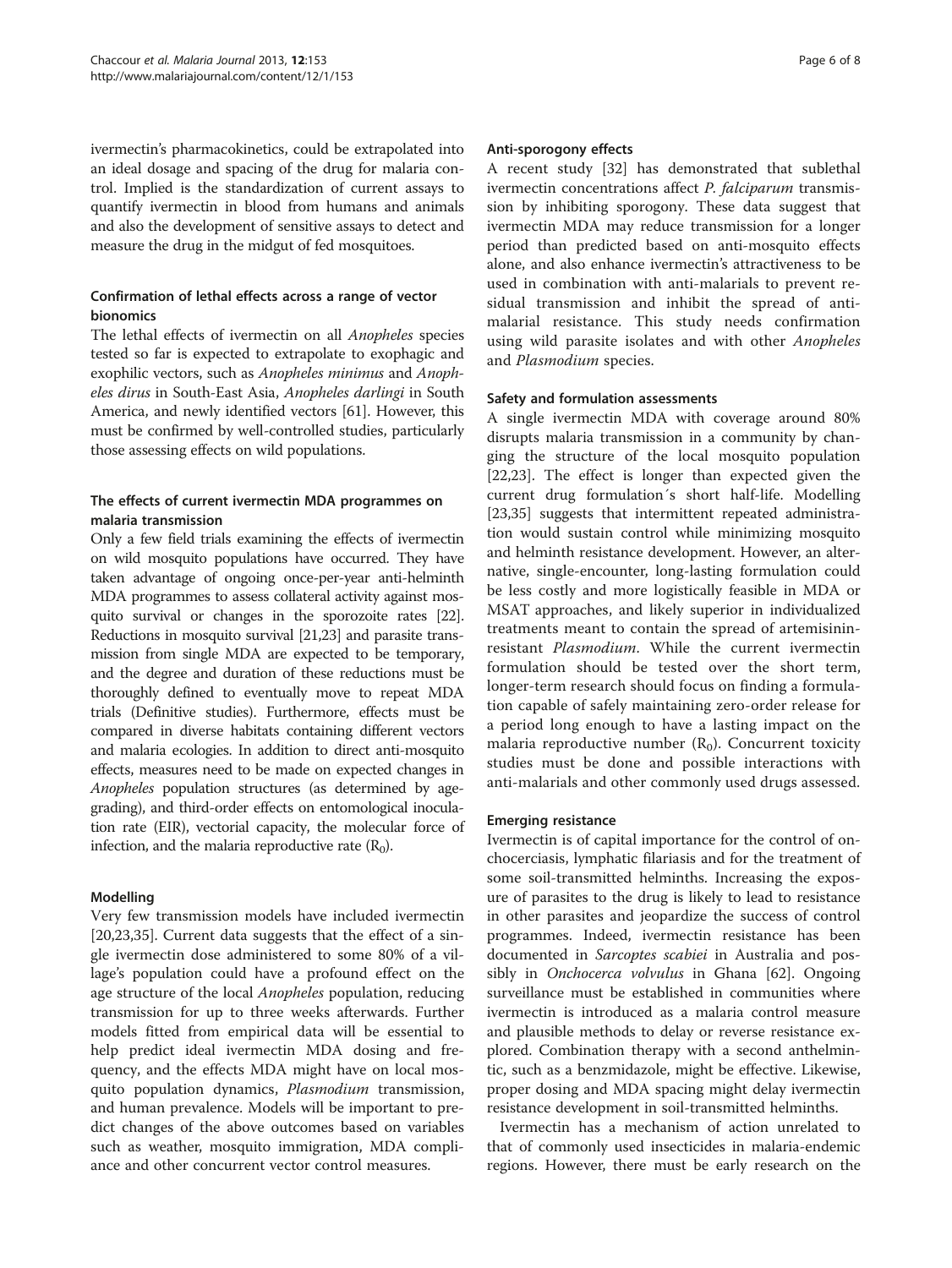<span id="page-6-0"></span>possibility of resistance mechanisms in Anopheles, a better understanding of the molecular targets of ivermectin in the mosquito and possible metabolic detoxification mechanisms that could foster cross-resistance.

#### Final comments

Available vector control tools are not effective enough to achieve widespread malaria elimination or eradication, and innovative approaches are needed. The use of ivermectin solves many challenges identified for future vector control strategies. It is an effective and safe endectocide that was approved for human use more than 30 years ago. Recent studies suggest it might become an effective and complementary strategy in malaria elimination and eradication efforts; however, intensive research will be needed to make this a reality.

#### Competing interests

The authors declare that they have no competing interests.

#### Authors' contributions

CJC and BDF wrote the first draft. All authors contributed and approved the manuscript.

#### Acknowledgements

BDF was supported by grant 1R01AI094349-01A1 from the US National Institutes of Health-National Institute of Allergy and Infectious Diseases. The opinions or assertions contained herein are the private views of the authors, and are not to be construed as official, or as reflecting true views of the US Department of the Army or the Department of Defense. We thank Juliane Chaccour for proofreading the manuscript.

#### Author details

<sup>1</sup>Internal Medicine Department, Clínica Universidad de Navarra, Av. Pio XII 36, Pamplona 31008, Spain. <sup>2</sup>Instituto de Salud Tropical, Universidad de Navarra, Pamplona, Spain. <sup>3</sup>Entomology Branch, Walter Reed Army Institute of Research, Silver Spring, Maryland, USA. <sup>4</sup>Barcelona Centre for International Health Research (CRESIB, Hospital Clínic-Universitat de Barcelona), Barcelona, Spain. <sup>5</sup>Centro de Investigação em Saúde de Manhiça (CISM), Maputo, Mozambique. <sup>6</sup>Department of Immunology and Infection, Faculty of Infectious and Tropical Diseases, London School of Hygiene & Tropical Medicine, London, UK. <sup>7</sup>Department of Medical Microbiology, Radboud University, Nijmegen Medical Centre, Nijmegen, The Netherlands. 8 Arthropod-borne and Infectious Diseases Laboratory, Department of Microbiology, Immunology and Pathology, Colorado State University, 1692 Campus Delivery, Fort Collins, Colorado 80523-1692, USA.

#### Received: 1 March 2013 Accepted: 1 May 2013 Published: 7 May 2013

#### References

- 1. Alonso PL, Brown G, Arevalo-Herrera M, Binka F, Chitnis C, Collins F, Doumbo OK, Greenwood B, Hall BF, Levine MM, Mendis K, Newman RD, Plowe CV, Rodriguez MH, Sinden R, Slutsker L, Tanner M: A research agenda to underpin malaria eradication. PLoS Med 2011, 8:e1000406.
- 2. Greenwood BM, Fidock DA, Kyle DE, Kappe SH, Alonso PL, Collins FH, Duffy PE: Malaria: progress, perils, and prospects for eradication. J Clin Invest 2008, 118:1266–1276.
- 3. Djogbenou L, Labbe P, Chandre F, Pasteur N, Weill M: Ace-1 duplication in Anopheles gambiae: a challenge for malaria control. Malar J 2009, 8:70.
- Ranson H, N'Guessan R, Lines J, Moiroux N, Nkuni Z, Corbel V: Pyrethroid resistance in African anopheline mosquitoes: what are the implications for malaria control? Trends Parasitol 2011, 27:91–98.
- 5. Dondorp AM, Nosten F, Yi P, Das D, Phyo AP, Tarning J, Lwin KM, Ariey F, Hanpithakpong W, Lee SJ, Ringwald P, Silamut K, Imwong M, Chotivanich K, Lim P, Herdman T, An SS, Yeung S, Singhasivanon P, Day NP, Lindegardh N,

Socheat D, White NJ: Artemisinin resistance in Plasmodium falciparum malaria. N Engl J Med 2009, 361:455–467.

- 6. Dondorp AM, Yeung S, White L, Nguon C, Day NP, Socheat D, von Seidlein L: Artemisinin resistance: current status and scenarios for containment. Nat Rev Microbiol 2010, 8:272–280.
- 7. Roll Back Malaria Partnership: The Global Malaria Action Plan. Geneva; 2008. <http://www.rbm.who.int/gmap/gmap.pdf> (accessed 28/04/2013).
- 8. Cotter C, Sturrock HJ, Hsiang MS, Liu J, Phillips AA, Hwang J, Gueye CS, Fullman N, Gosling RD, Feachem RG: The changing epidemiology of malaria elimination: new strategies for new challenges. Lancet 2013. in press.
- 9. The malERA Consultative Group on Vector Control: A research agenda for malaria eradication: vector control. PLoS Med 2011, 8:e1000401.
- 10. Edi CV, Koudou BG, Jones CM, Weetman D, Ranson H: Multiple-insecticide resistance in Anopheles gambiae mosquitoes, Southern Cote d'Ivoire. Emerg Infect Dis 2012, 18:1508–1511.
- 11. Govella NJ, Ferguson H: Why use of interventions targeting outdoor biting mosquitoes will be necessary to achieve malaria elimination. Front Physiol 2012, 3:199.
- 12. Kelly-Hope LA, McKenzie FE: The multiplicity of malaria transmission: a review of entomological inoculation rate measurements and methods across sub-Saharan Africa. Malar J 2009, 8:19.
- 13. Omura S: Ivermectin: 25 years and still going strong. Int J Antimicrob Agents 2008, 31:91–98.
- 14. Fox LM: Ivermectin: uses and impact 20 years on. Curr Opin Infect Dis 2006, 19:588–593.
- 15. Mectizan Donation Program: Annual Highlights; 2011. [http://www.mectizan.](http://www.mectizan.org/sites/www.mectizan.org/files/attachments/resources/Annual%20Highlights%202011%20English.pdf) [org/sites/www.mectizan.org/files/attachments/resources/Annual%](http://www.mectizan.org/sites/www.mectizan.org/files/attachments/resources/Annual%20Highlights%202011%20English.pdf) [20Highlights%202011%20English.pdf](http://www.mectizan.org/sites/www.mectizan.org/files/attachments/resources/Annual%20Highlights%202011%20English.pdf) (accessed 28/04/2013).
- 16. Kobylinski KC, Deus KM, Butters MP, Hongyu T, Gray M, da Silva IM, Sylla M, Foy BD: The effect of oral anthelmintics on the survivorship and re-feeding frequency of anthropophilic mosquito disease vectors. Acta Trop 2010, 116:119–126.
- 17. Tesh RB, Guzman H: Mortality and infertility in adult mosquitoes after the ingestion of blood containing ivermectin. AmJTrop Med Hyg 1990, 43:229–233.
- 18. Wilson ML: Avermectins in arthropod vector management prospects and pitfalls. Parasitol Today 1993, 9:83-87.
- 19. Chaccour C, Lines J, Whitty CJ: Effect of ivermectin on Anopheles gambiae mosquitoes fed on humans: the potential of oral insecticides in malaria control. J Infect Dis 2010, 202:113–116.
- 20. Foley DH, Bryan JH, Lawrence GW: The potential of ivermectin to control the malaria vector Anopheles farauti. Trans R Soc Trop Med Hyg 2000, 94:625–628.
- 21. Bockarie MJ, Hii JL, Alexander ND, Bockarie F, Dagoro H, Kazura JW, Alpers MP: Mass treatment with ivermectin for filariasis control in Papua New Guinea: impact on mosquito survival. Med Vet Entomol 1999, 13:120–123.
- 22. Kobylinski KC, Sylla M, Chapman PL, Sarr MD, Foy BD: Ivermectin mass drug administration to humans disrupts malaria parasite transmission in Senegalese villages. AmJTrop Med Hyg 2011, 85:3-5.
- 23. Sylla M, Kobylinski KC, Gray M, Chapman PL, Sarr MD, Rasgon JL, Foy BD: Mass drug administration of ivermectin in south-eastern Senegal reduces the survivorship of wild-caught, blood fed malaria vectors. Malar J 2010, 9:365.
- 24. Pampiglione S, Majori G, Petrangeli G, Romi R: Avermectins, MK-933 and MK-936, for mosquito control. Trans R Soc Trop Med Hyg 1985, 79:797–799.
- 25. Iakubovich V, Zakharova NF, Alekseev AN, Alekseev EA: Evaluation of the action of ivermectin on blood-sucking mosquitoes. Med Parazitol (Mosk) 1989, 3:60–64.
- 26. Jones JW, Meisch MV, Meek CL, Bivin WS: Lethal effects of ivermectin on Anopheles quadrimaculatus. J Am Mosq Control Assoc 1992, 8:278–280.
- 27. Gardner K, Meisch MV, Meek CL, Biven WS: Effects of ivermectin in canine blood on Anopheles quadrimaculatus, Aedes albopictus and Culex salinarius. J Am Mosq Control Assoc 1993, 9:400-402.
- 28. Fritz ML, Siegert PY, Walker ED, Bayoh MN, Vulule JR, Miller JR: Toxicity of bloodmeals from ivermectin-treated cattle to Anopheles gambiae s.l. Ann Trop Med Parasitol 2009, 103:539–547.
- 29. Butters MP, Kobylinski KC, Deus KM, da Silva IM, Gray M, Sylla M, Foy BD: Comparative evaluation of systemic drugs for their effects against Anopheles gambiae. Acta Trop 2012, 121:34-43.
- 30. Fritz ML, Walker ED, Miller JR: Lethal and sublethal effects of avermectin/ milbemycin parasiticides on the African malaria vector, Anopheles arabiensis. J Med Entomol 2012, 49:326–331.